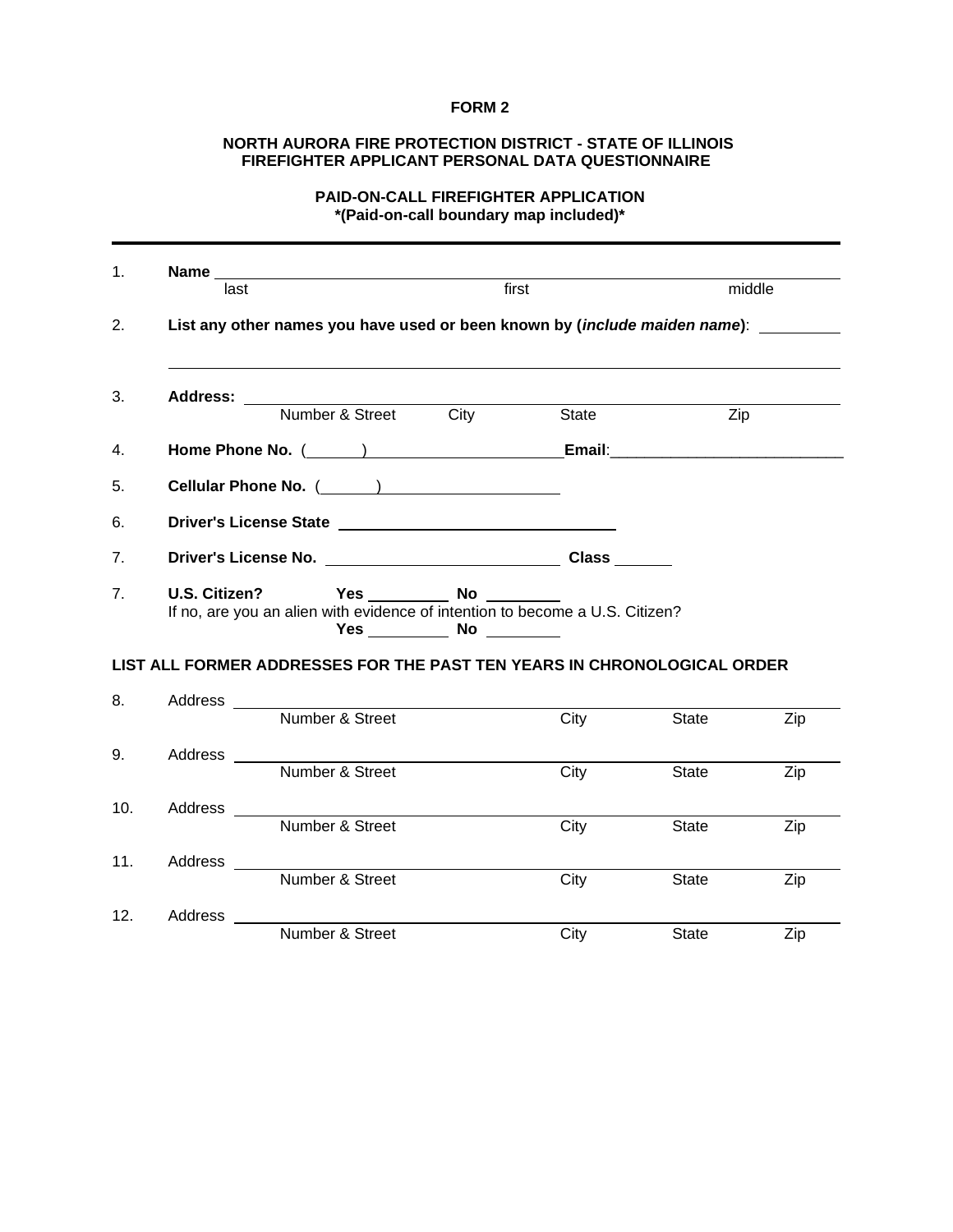## **EDUCATION**

| 13. | <b>CIRCLE HIGHEST GRADE COMPLETED</b>                                                                                                                                                                                                |                           |  |                  |                            |
|-----|--------------------------------------------------------------------------------------------------------------------------------------------------------------------------------------------------------------------------------------|---------------------------|--|------------------|----------------------------|
|     | <b>GED CERTIFICATE</b>                                                                                                                                                                                                               | HIGH SCHOOL               |  | COLLEGE 1 2 3 4  |                            |
|     | <b>GRADUATE SCHOOL</b>                                                                                                                                                                                                               | M.A.                      |  | Ph.D. OTHER      |                            |
|     | <b>Name and Address of School</b><br>(include City and State)                                                                                                                                                                        |                           |  | Date(s) Attended | <b>Graduate?</b><br>Yes No |
| 14. | High School <u>example and the second contract of the second contract of the second contract of the second contract of the second contract of the second contract of the second contract of the second contract of the second co</u> |                           |  |                  |                            |
| 15. |                                                                                                                                                                                                                                      |                           |  |                  |                            |
| 16. | Graduate Education <b>Constitution Constitution Constitution Constitution Constitution Constitution Constitution Constitution Constitution Constitution Constitution Constitution Constitution Constit</b>                           |                           |  |                  |                            |
| 17. |                                                                                                                                                                                                                                      |                           |  |                  |                            |
| 18. |                                                                                                                                                                                                                                      |                           |  |                  |                            |
| 19. | List course work relevant to position for which you have applied:                                                                                                                                                                    |                           |  |                  |                            |
|     |                                                                                                                                                                                                                                      |                           |  |                  |                            |
|     |                                                                                                                                                                                                                                      |                           |  |                  |                            |
|     |                                                                                                                                                                                                                                      | <b>MILITARY</b>           |  |                  |                            |
| 20. | Are you now or have you ever been in the military service? Yes _____ No _______                                                                                                                                                      |                           |  |                  |                            |
| 21. |                                                                                                                                                                                                                                      |                           |  |                  |                            |
| 22. | Are you now or were you ever an active member of any branch of the U.S. Military Reserve Forces                                                                                                                                      |                           |  |                  |                            |
|     |                                                                                                                                                                                                                                      |                           |  |                  |                            |
| 23. | Unit                                                                                                                                                                                                                                 | From                      |  | To               |                            |
|     |                                                                                                                                                                                                                                      | <b>CONVICTION HISTORY</b> |  |                  |                            |
| 24. | Have you ever been convicted of a crime other than minor traffic violations?                                                                                                                                                         |                           |  |                  |                            |
|     | Yes<br>No                                                                                                                                                                                                                            |                           |  |                  |                            |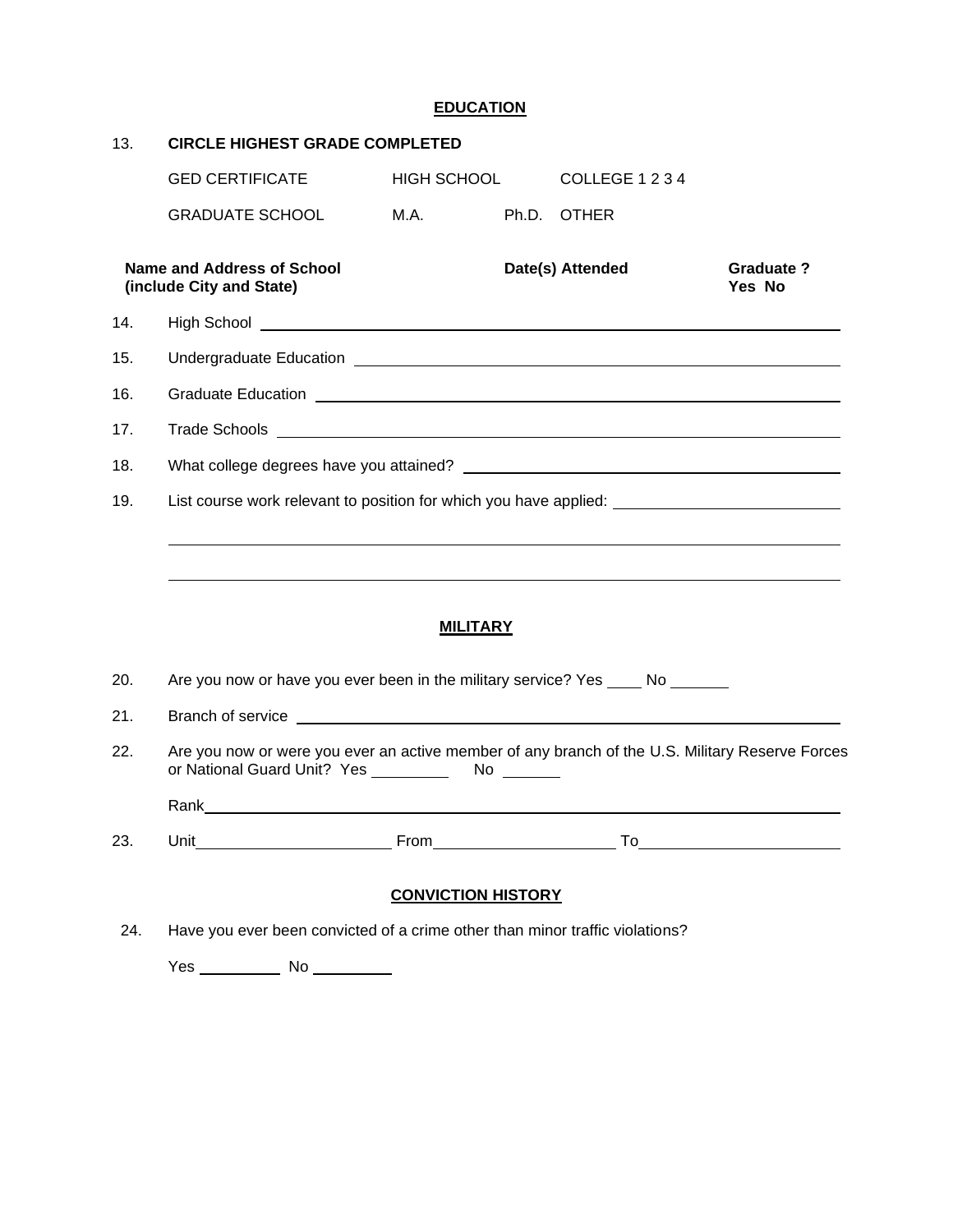If "Yes," explain below:

| <b>DATE</b> | POLICE AGENCY | <b>OFFENSE</b> | <b>DISPOSITION</b><br>OF CASE |
|-------------|---------------|----------------|-------------------------------|
|             |               |                |                               |
|             |               |                |                               |
|             |               |                |                               |

25. List all traffic convictions and accidents you have had in the last four years. (If more room is needed, please type on a separate page and attach).

| <b>LOCATION</b><br>(City-State) | APPROXIMATE<br><b>DATE</b> | <b>VIOLATION</b> | <b>DISPOSITION</b> |
|---------------------------------|----------------------------|------------------|--------------------|
|                                 |                            |                  |                    |
|                                 |                            |                  |                    |
|                                 |                            |                  |                    |
|                                 |                            |                  |                    |
|                                 |                            |                  |                    |
|                                 |                            |                  |                    |
|                                 |                            |                  |                    |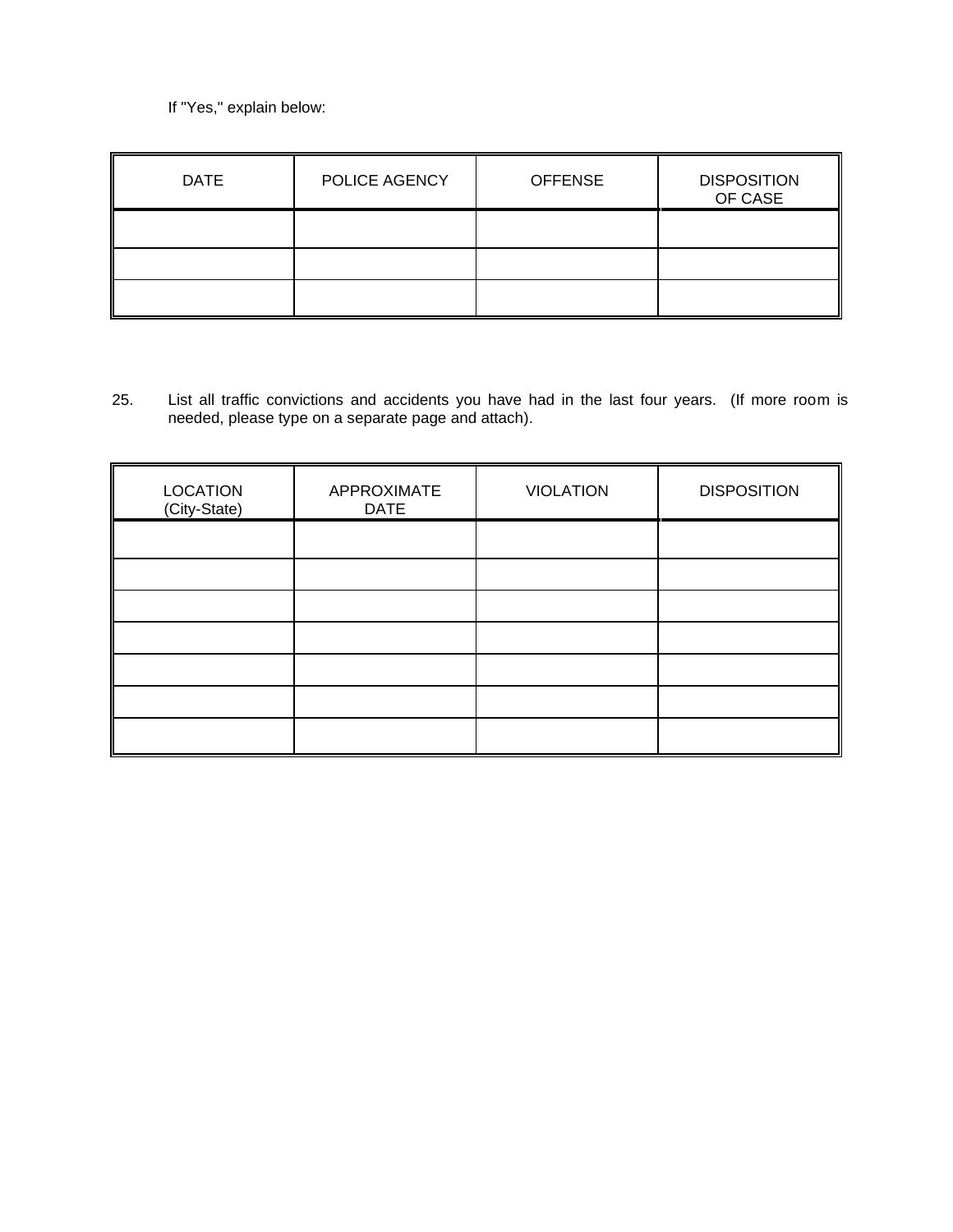#### **EMPLOYMENT HISTORY**

List all jobs you have had for the last ten years. Include periods of unemployment. Put your present job first. Include military service in proper time sequence along with temporary or part-time jobs.

### 26. **Present employer's name**:

|                        | Address<br>Number & Street                                   | <b>City</b>              | State Zip              |     |
|------------------------|--------------------------------------------------------------|--------------------------|------------------------|-----|
|                        |                                                              |                          |                        |     |
|                        |                                                              |                          |                        |     |
|                        |                                                              |                          |                        |     |
|                        | <b>Employed</b> ________________ to Present                  |                          |                        |     |
|                        |                                                              |                          |                        |     |
|                        |                                                              |                          |                        |     |
|                        |                                                              |                          | State                  | Zip |
|                        |                                                              |                          |                        |     |
|                        |                                                              |                          |                        |     |
|                        |                                                              |                          |                        |     |
|                        |                                                              |                          |                        |     |
|                        |                                                              |                          | Phone <u>superiors</u> |     |
|                        |                                                              |                          |                        |     |
|                        |                                                              | $\overline{\text{City}}$ | State <b>State</b>     | Zip |
|                        |                                                              |                          |                        |     |
|                        |                                                              |                          |                        |     |
|                        |                                                              |                          |                        |     |
|                        |                                                              |                          |                        |     |
|                        |                                                              |                          | Phone _____________    |     |
| <b>Address</b>         | Number & Street                                              | City                     | State                  | Zip |
|                        |                                                              |                          |                        |     |
| <b>Job Description</b> |                                                              |                          |                        |     |
|                        |                                                              |                          |                        |     |
|                        | Employed ___________________ to ___<br>month-year month-year |                          |                        |     |
|                        |                                                              |                          |                        |     |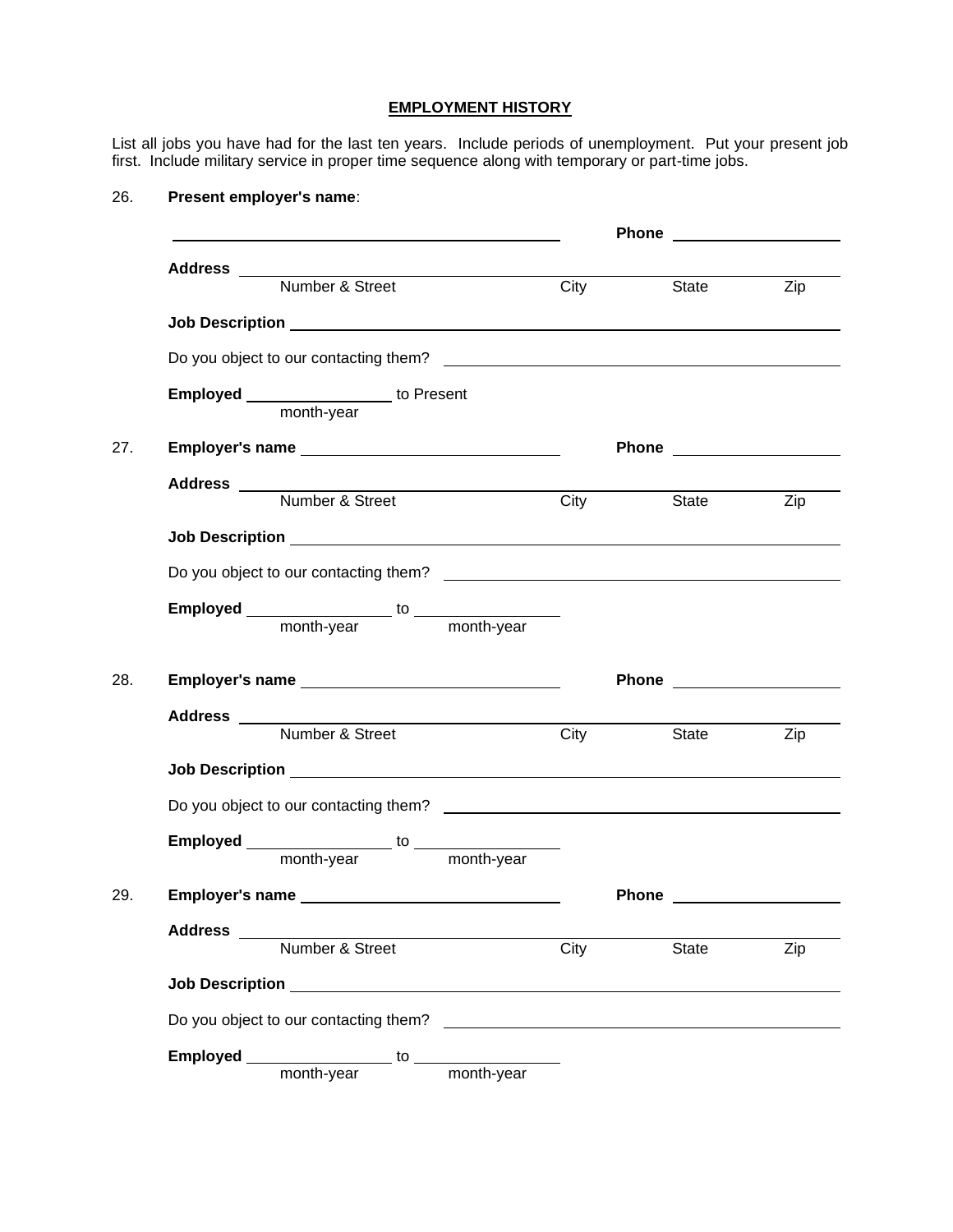| 30. |                                   |                                                                                                                                                                                                                     |                   |      | Phone _____________________ |           |  |
|-----|-----------------------------------|---------------------------------------------------------------------------------------------------------------------------------------------------------------------------------------------------------------------|-------------------|------|-----------------------------|-----------|--|
|     |                                   | Address<br>Number & Street<br>C                                                                                                                                                                                     |                   |      |                             |           |  |
|     |                                   |                                                                                                                                                                                                                     |                   | City | State                       | Zip       |  |
|     |                                   |                                                                                                                                                                                                                     |                   |      |                             |           |  |
|     |                                   |                                                                                                                                                                                                                     |                   |      |                             |           |  |
|     |                                   |                                                                                                                                                                                                                     |                   |      |                             |           |  |
| 32. |                                   | Have you ever been suspended or terminated, other than from an economic layoff, from any prior<br>employment? Yes ______ No ______ If yes, please explain:                                                          |                   |      |                             |           |  |
|     |                                   |                                                                                                                                                                                                                     |                   |      |                             |           |  |
| 33. |                                   | Have you ever resigned from any employment position because of misconduct or unsatisfactory<br>performance or while under investigation? The Mes Community Controllery Mo Community Presumers, No. 2014.            |                   |      |                             |           |  |
|     |                                   |                                                                                                                                                                                                                     |                   |      |                             |           |  |
|     |                                   |                                                                                                                                                                                                                     |                   |      |                             |           |  |
| 34. |                                   | Have you ever taken a civil service exam?                                                                                                                                                                           |                   |      |                             | $No \ \_$ |  |
|     |                                   |                                                                                                                                                                                                                     |                   |      |                             |           |  |
|     |                                   |                                                                                                                                                                                                                     |                   |      |                             |           |  |
| 35. |                                   |                                                                                                                                                                                                                     |                   |      |                             |           |  |
|     |                                   | If yes, indicate position applied for, status on list and expiration date of each:                                                                                                                                  |                   |      |                             |           |  |
|     |                                   |                                                                                                                                                                                                                     | <b>REFERENCES</b> |      |                             |           |  |
|     | personality, and other qualities. | Please list three adults not related to you and not former employers, who have known you for more than<br>three years. All persons to whom you refer will be asked to appraise your character, ability, experience, |                   |      |                             |           |  |
| 36. |                                   |                                                                                                                                                                                                                     |                   |      |                             |           |  |
|     |                                   |                                                                                                                                                                                                                     |                   |      |                             |           |  |
|     |                                   |                                                                                                                                                                                                                     |                   |      |                             |           |  |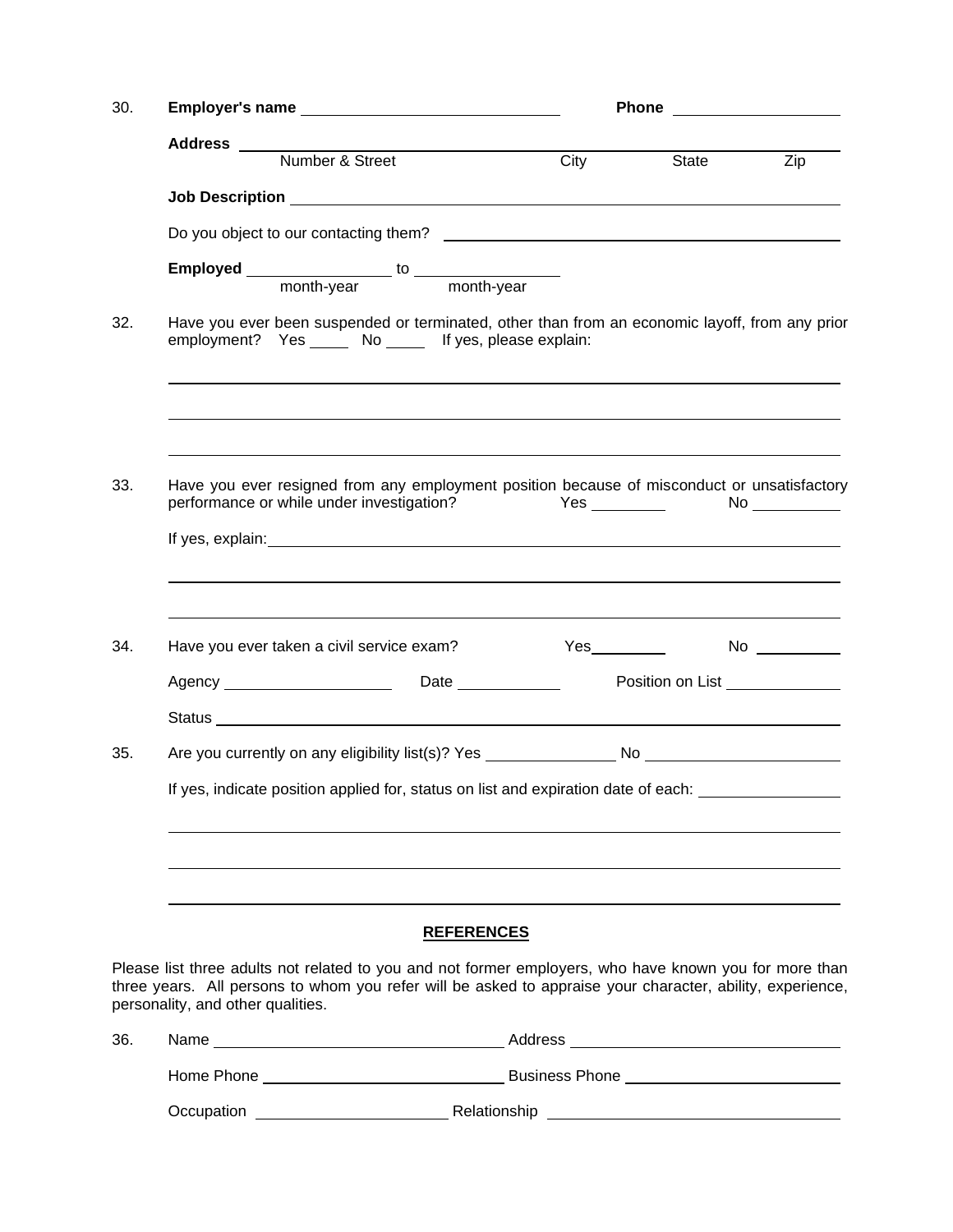| 37. | Name                                                                                                 |  |  |  |  |
|-----|------------------------------------------------------------------------------------------------------|--|--|--|--|
|     |                                                                                                      |  |  |  |  |
|     |                                                                                                      |  |  |  |  |
| 38. |                                                                                                      |  |  |  |  |
|     |                                                                                                      |  |  |  |  |
|     |                                                                                                      |  |  |  |  |
| 39. | List organizations of which you are a member that relate to the position for which you are applying: |  |  |  |  |
|     |                                                                                                      |  |  |  |  |
|     |                                                                                                      |  |  |  |  |
|     |                                                                                                      |  |  |  |  |
| 40. | Explain your reasons for wanting to become a firefighter and/or paramedic: ________________________  |  |  |  |  |
|     |                                                                                                      |  |  |  |  |
|     |                                                                                                      |  |  |  |  |
|     |                                                                                                      |  |  |  |  |
|     |                                                                                                      |  |  |  |  |
|     |                                                                                                      |  |  |  |  |
|     |                                                                                                      |  |  |  |  |
|     |                                                                                                      |  |  |  |  |
|     |                                                                                                      |  |  |  |  |
|     |                                                                                                      |  |  |  |  |
|     |                                                                                                      |  |  |  |  |
|     |                                                                                                      |  |  |  |  |
|     |                                                                                                      |  |  |  |  |
|     |                                                                                                      |  |  |  |  |
|     |                                                                                                      |  |  |  |  |
|     |                                                                                                      |  |  |  |  |
|     |                                                                                                      |  |  |  |  |
|     |                                                                                                      |  |  |  |  |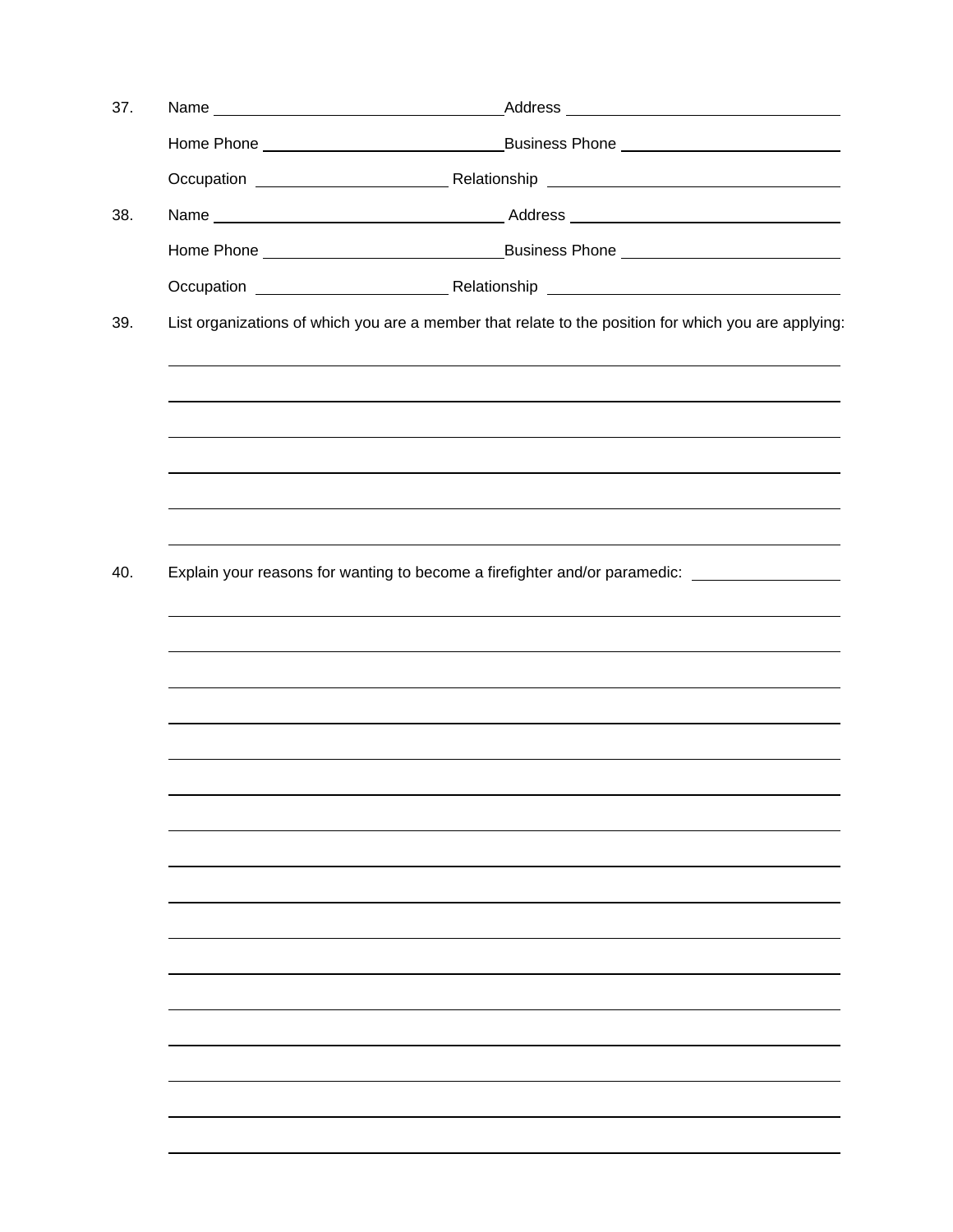| functions with or without reasonable accommodation. | Considering the position for which you are applying, do you feel you can perform the essential job |
|-----------------------------------------------------|----------------------------------------------------------------------------------------------------|
|                                                     |                                                                                                    |
|                                                     |                                                                                                    |
|                                                     |                                                                                                    |
|                                                     |                                                                                                    |
|                                                     |                                                                                                    |
|                                                     |                                                                                                    |
|                                                     |                                                                                                    |
|                                                     |                                                                                                    |
|                                                     |                                                                                                    |
|                                                     | Person(s) to be notified in case of emergency.                                                     |

| Name  | Address      |  |
|-------|--------------|--|
| Phone | Relationship |  |

**I HEREBY CERTIFY THAT I HAVE READ THE ABOVE QUESTIONS AND STATEMENTS, AND I CERTIFY THAT THERE ARE NO MISREPRESENTATIONS, OMISSIONS, OR FALSIFICATIONS IN THIS QUESTIONNAIRE, AND THAT ALL MY ANSWERS ARE TRUE AND CORRECT TO THE BEST OF MY KNOWLEDGE AND BELIEF. I UNDERSTAND THAT MISREPRESENTATIONS, OMISSIONS OR FALSIFICATIONS ON THIS QUESTIONNAIRE OR AT ANY TIME DURING THE HIRING PROCESS MAY RESULT IN MY APPLICATION NO LONGER BEING CONSIDERED OR IN TERMINATION OF MY EMPLOYMENT WITH NORTH AURORA FIRE PROTECTION DISTRICT.**

Dated at The Illinois, this day of the contract of the Mated at the Mated at the Mated at  $\sim$  , 20  $\pm$ 

Signature in Full **Constant Constant Constant Constant Constant Constant Constant Constant Constant Constant Constant Constant Constant Constant Constant Constant Constant Constant Constant Constant Constant Constant Const**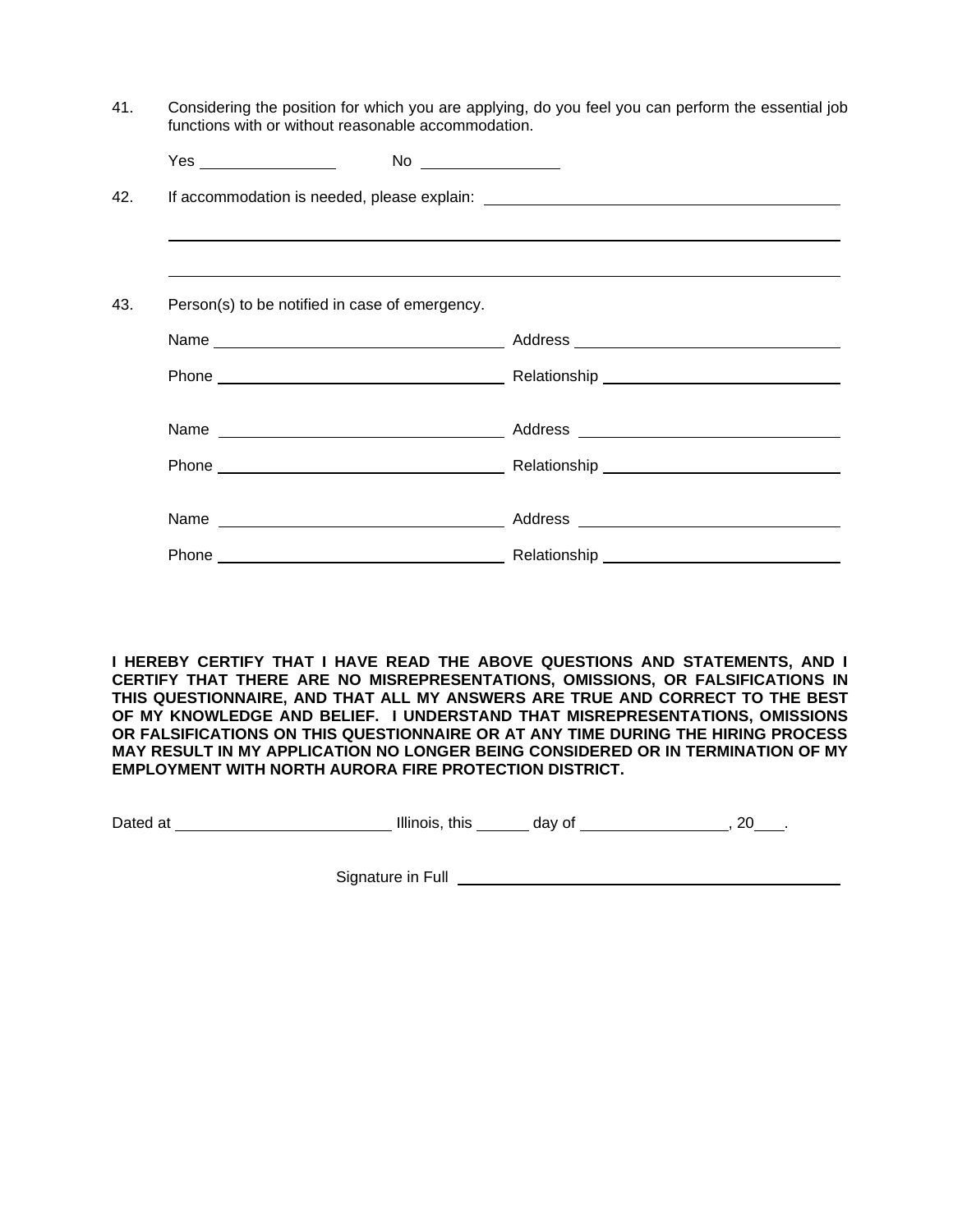#### **NORTH AURORA FIRE PROTECTION DISTRICT AUTHORIZATION FORM**

I, 1. All 2008 Controllers and the North AURORA FIRE PROTECTION DISTRICT and its agents, employees or representatives to obtain and use all information relating to my previous and current employment, education, military record, criminal conviction history, personal characteristics and all other information which may bear favorably or unfavorably upon my application for employment made to the NORTH AURORA FIRE PROTECTION DISTRICT. I also consent to the release to the NORTH AURORA FIRE PROTECTION DISTRICT of any and all medical records prepared during the physical examination I am required to undergo for employment with the NORTH AURORA FIRE PROTECTION DISTRICT. I further release from liability any person or persons providing or receiving any such information in connection with this pre-employment investigation.

I understand that I will undergo a job task test as part of the hiring process and that such job task test shall subject me to vigorous physical exercise. I further understand that I should be in appropriate physical condition before performing the test.

I also agree to indemnify and hold harmless the NORTH AURORA FIRE PROTECTION DISTRICT, the Board of Fire Commissioners of the NORTH AURORA FIRE PROTECTION DISTRICT, the individual trustees and commissioners, employees and agents against any claim or loss whatsoever, including but not limited to attorneys' fees and any cost of defense which arises directly or indirectly out of any injury which I might sustain in the job task test and/or application process. I also covenant that for the consideration of my application, I agree not to sue the NORTH AURORA FIRE PROTECTION DISTRICT, the individual trustees and commissioners, employees and agents for any injury, loss or damage as a result of such process including but not limited to personal injury, wrongful death, court costs, attorneys' fees and interest, in any manner caused directly or indirectly, including the negligent acts or omissions of the NORTH AURORA FIRE PROTECTION DISTRICT, its trustees and commissioners as well as its employees and agents.

I hereby acknowledge and agree that as a condition of employment with the NORTH AURORA FIRE PROTECTION DISTRICT, I must maintain at all times a valid State of Illinois Driver's License, of the Class required to operate all vehicles of the NORTH AURORA FIRE PROTECTION DISTRICT. I do further agree that my failure to maintain said drivers license will constitute reason for withdrawal of a conditional offer of hire or just cause for my dismissal from employment with the District. At time of hire, I must qualify for, obtain and maintain at all times a valid State of Illinois Firefighter II certification. I do further agree that my failure to obtain and maintain the requisite certifications will constitute reason for withdrawal of a conditional offer of hire or just cause for my dismissal from employment with the District.

**Signature** extended to the state of the state of the state of the state of the state of the state of the state of the state of the state of the state of the state of the state of the state of the state of the state of the

SUBSCRIBED and SWORN to before me this \_\_\_\_\_\_\_\_ day of  $\frac{1}{20}$ , 20  $\frac{1}{20}$ .

\_\_\_\_\_\_\_\_\_\_\_\_\_\_\_\_\_\_\_\_\_\_\_\_\_\_\_ Notary Public

**WE ARE AN EQUAL OPPORTUNITY EMPLOYER**. This organization is committed to the policy of equal employment opportunity in recruitment, hiring, career advancement, and all other personnel practices. Your job related experience and other qualifications will be considered without discrimination on the grounds of race, color, religion, sex, national origin, age, or physical or mental handicap. All information provided in this application will be treated confidentially, and will be used only to help assure the best use of your abilities if you are employed with us.